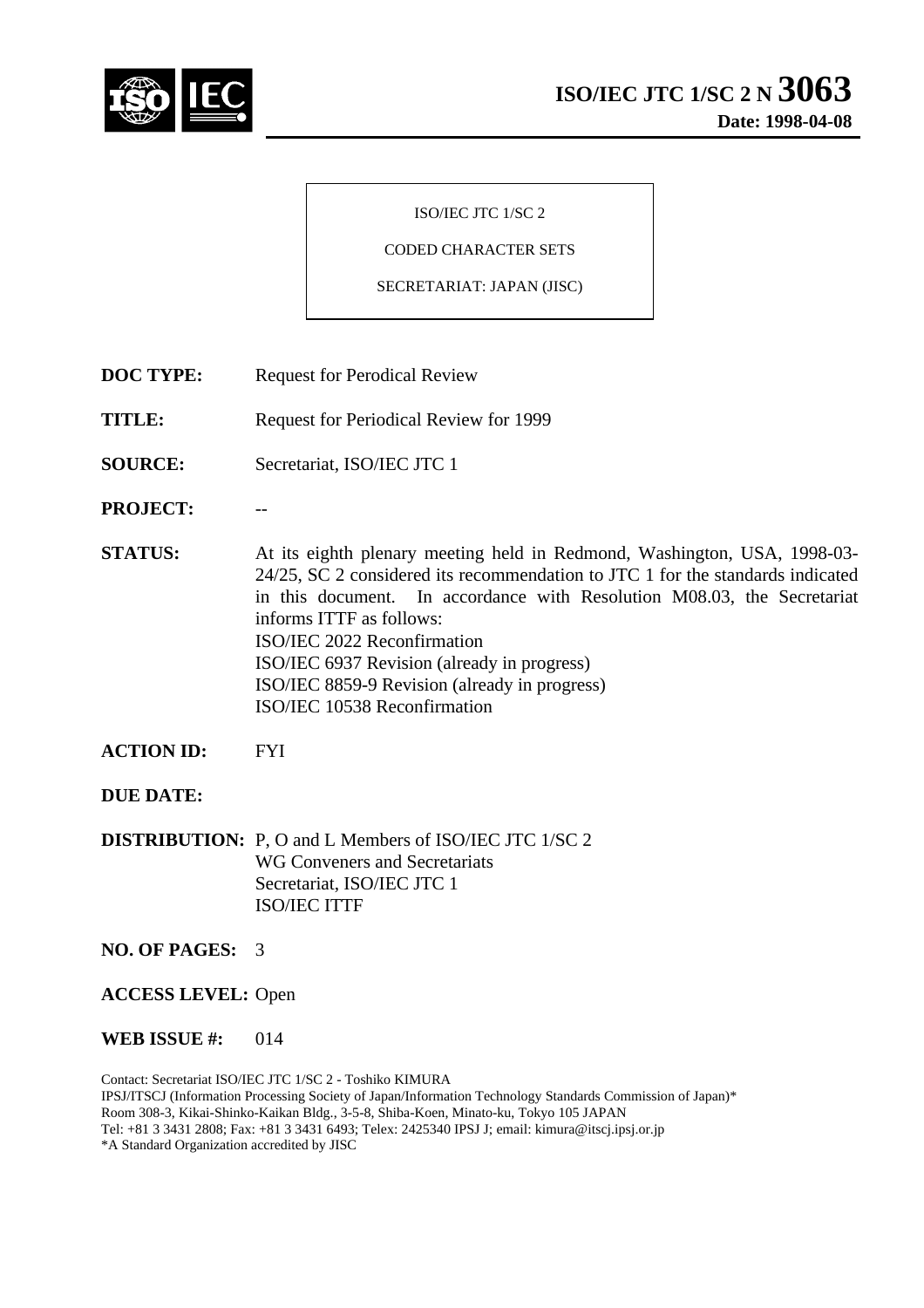| 180<br>EXAMEN PERIODIQUE<br>TECHNICAL OFFICER<br>PERIODICAL REVIEW       | <b>NORMES</b><br><b>CITANDARDS PUBLISIED</b><br>INGENIEUR<br><b>FUBLIEES</b><br>g<br>OR CONFIRMED<br>CONFIRMENT EN                                                              | 17 1994,1989,1984 OR 1979<br>1994,1989,1989 OU 1979<br>Page:<br>Date:                                                                                                                                                                                                                                                                                                                                                                                                                                                                                                                             | $1997 - 25 - 26$<br>Μ |
|--------------------------------------------------------------------------|---------------------------------------------------------------------------------------------------------------------------------------------------------------------------------|---------------------------------------------------------------------------------------------------------------------------------------------------------------------------------------------------------------------------------------------------------------------------------------------------------------------------------------------------------------------------------------------------------------------------------------------------------------------------------------------------------------------------------------------------------------------------------------------------|-----------------------|
| $\overline{L}$<br>þ<br>$\hat{O}$<br>C<br>O                               | Vocabulary                                                                                                                                                                      | Vocabul<br>ω<br>$\overline{a}$                                                                                                                                                                                                                                                                                                                                                                                                                                                                                                                                                                    |                       |
| <b>REFERENCE</b><br>CONFIRMATION                                         | TITLE                                                                                                                                                                           | TTRE                                                                                                                                                                                                                                                                                                                                                                                                                                                                                                                                                                                              |                       |
| SO<br>$2382 -$<br>10:197<br>ق                                            | Operating techniques and<br>Data<br>processing<br>$\blacksquare$<br>Vocabulary<br>faciliti<br>$\,$ $\,$<br>დ<br>თ<br>Part<br>دسم<br>$\circ$                                     | Partie<br>Traitemel<br>Į,<br>nt de l'information -- Vocabulaire --<br>0: Techniques et moyens d'exploitation                                                                                                                                                                                                                                                                                                                                                                                                                                                                                      |                       |
| SO<br>N<br>382.<br>$\mathsf I$<br>⊢<br>Q<br>:198<br>$\circ$              | Part<br>Information processing<br>19: Analog computing<br>swarems<br>$\,$ $\,$<br>Vocabulary                                                                                    | Vocabula<br>Systèmes<br>$1rs -$<br>de traitement de l'information<br>- Partie 19: Calcul analogique                                                                                                                                                                                                                                                                                                                                                                                                                                                                                               |                       |
| Ч<br>Ĥ<br>Q<br>L<br>w<br>Ω<br>$\sim$                                     | Coded character<br>J<br>ţ<br>ı<br>ŧ<br>$\frac{1}{4}$<br>sets                                                                                                                    | Jeux de<br>caractères codés<br>$\frac{1}{1}$<br>$\frac{1}{1}$                                                                                                                                                                                                                                                                                                                                                                                                                                                                                                                                     |                       |
| <b>NEWSHIPS</b><br>CONFIRMITION                                          | TITLE<br>$\frac{1}{1}$<br>I                                                                                                                                                     | TTRE<br>$\mathsf I$<br>$\frac{1}{1}$<br>$\begin{array}{c} \rule{0pt}{2ex} \rule{0pt}{2ex} \rule{0pt}{2ex} \rule{0pt}{2ex} \rule{0pt}{2ex} \rule{0pt}{2ex} \rule{0pt}{2ex} \rule{0pt}{2ex} \rule{0pt}{2ex} \rule{0pt}{2ex} \rule{0pt}{2ex} \rule{0pt}{2ex} \rule{0pt}{2ex} \rule{0pt}{2ex} \rule{0pt}{2ex} \rule{0pt}{2ex} \rule{0pt}{2ex} \rule{0pt}{2ex} \rule{0pt}{2ex} \rule{0pt}{2ex} \rule{0pt}{2ex} \rule{0pt}{2ex} \rule{0pt}{2ex} \rule{0pt}{$<br>$\pmb{\mathsf{I}}$<br>J.                                                                                                                |                       |
| ISO/IEC<br>202<br>2:1994                                                 | structure<br>Information<br>and<br>technology<br>extension techniques<br>Character<br>cade                                                                                      | Technologies de l'information --<br>code de caractères et techniques<br>(Publiée actuellement en anglais<br>Structure de<br>d'extension<br>seulement)                                                                                                                                                                                                                                                                                                                                                                                                                                             |                       |
| ISO/IEC<br>$\sigma$<br>937:19<br>94                                      | alphabet<br>character<br>Information technology<br>aet<br>for text<br>-- Coded graphic<br>communication --<br>Latin                                                             | $\frac{\Omega}{\Phi}$<br>Technologies de l'information --<br>caractères graphiques codés pour<br>(Publiée<br>texte<br>actuellement en anglais seulement)<br>$\frac{1}{2}$<br>Alphabet latin<br>Jeu de<br>la transmission                                                                                                                                                                                                                                                                                                                                                                          |                       |
| <b>ISO/IEC</b><br>$\infty$<br>$-658$<br>$\ddot{ }$<br>5<br>$\frac{8}{9}$ | coded<br>Latin<br>Information<br>alphabet No.<br>draphic<br>processing<br>character<br>CΠ<br>sets<br>$3 - 511$<br>$\mathfrak{f}$<br>$\mathbf{I}$<br>single-byte<br>Part 9:      | (Publiée<br>Traitement de l'information -- Jeux de<br>caractères graphiques codés sur un seu<br>Partie 9: Alphabet Latin no 5<br>actuellement en anglais seulement)<br>ant un seul octe<br>٢Ť<br>$\begin{array}{c} \rule{0pt}{2.5ex} \rule{0pt}{2.5ex} \rule{0pt}{2.5ex} \rule{0pt}{2.5ex} \rule{0pt}{2.5ex} \rule{0pt}{2.5ex} \rule{0pt}{2.5ex} \rule{0pt}{2.5ex} \rule{0pt}{2.5ex} \rule{0pt}{2.5ex} \rule{0pt}{2.5ex} \rule{0pt}{2.5ex} \rule{0pt}{2.5ex} \rule{0pt}{2.5ex} \rule{0pt}{2.5ex} \rule{0pt}{2.5ex} \rule{0pt}{2.5ex} \rule{0pt}{2.5ex} \rule{0pt}{2.5ex} \rule{0$<br>$\mathbf{I}$ |                       |
| SO/IEDC<br>10538:1991<br>1994                                            | けのス<br>トラメ<br>Information<br>communication<br>technology<br>$\mathsf I$<br>Control<br>functions<br>$70\frac{1}{4}$                                                              | de commande pour la communication de texte<br>(Publiée artuellement en anglais seulement<br>Technologies de l'information -- Fonctions<br>anglais<br>seulement9                                                                                                                                                                                                                                                                                                                                                                                                                                   |                       |
| L<br>L<br>$\hat{O}$<br>Ē<br>C)<br>∩<br>Œ١                                | Telecommunications<br>and<br>intormation<br>exchang<br>$\Phi$                                                                                                                   | Téléinformatique<br>$\ddot{\phantom{a}}$<br>$\mathbf{I}$<br>$\mathbf{I}$                                                                                                                                                                                                                                                                                                                                                                                                                                                                                                                          |                       |
| ㅈ<br><b>ERRENTER</b><br>CONFIRMATION                                     | TITIL<br>$\overline{1}$<br>ı<br>$\mathbf{I}$                                                                                                                                    | TTRE<br>$\sqrt{2}$<br>$\mathbf{I}$<br>$\mathbf I$<br>$\overline{\phantom{a}}$                                                                                                                                                                                                                                                                                                                                                                                                                                                                                                                     |                       |
| <b>SO/IEC</b><br>m<br>47<br>ω<br>J.<br>1:1994                            | specification<br>ene<br>B<br>Information<br>connectionless-mode<br>technology<br>$\mathbb{I}$<br>network<br>f,<br>Protoco<br>service<br>ب<br>IOI<br>providing<br>.,<br>Protocol | Technologies de l'information -- Protocole<br>assurant le service réseau en mode sans<br>connexion: Spécification du protocole                                                                                                                                                                                                                                                                                                                                                                                                                                                                    |                       |
| SO/IED<br>m<br>$\overline{47}$<br>ىب<br>ا<br>1/2MD1:1995                 | Multicast<br>Amendment<br>extension<br>$\mapsto$<br>ר<br>ס<br>ISC/IEC<br>3473-1:199<br>4                                                                                        | Amendement 1 à 1'1SO/CEI 8473-1:1994<br>Extension à la multidiffusion                                                                                                                                                                                                                                                                                                                                                                                                                                                                                                                             |                       |
| SO/IEDC<br>m<br>ÍΡ.<br>لى)<br>$\mathord{\Downarrow}$<br>1/AMD2:199<br>o. | Amendment 2 t.<br>Extensibility<br>$\sigma$<br>and puality<br>ISO/IEC<br>3473-1:199<br>$\frac{1}{2}$<br>Service<br>4                                                            | Amendement 2 à 1'130/CEI 9473-1:1994<br>Extensibilité et qualité du service<br>(Publié<br>actuellement en anglais seulement)                                                                                                                                                                                                                                                                                                                                                                                                                                                                      |                       |
| ISO/IEC<br>m<br>$473 -$<br>1/AMD3:199<br>ō١                              | Anendment<br>Record<br>Route<br>$\omega$<br>$(\top)$<br>Tinestamps<br>$\circ$<br>DHI/OSI<br>$\omega$<br>خلو<br>$\overline{\phantom{0}}$<br>نیا<br>ا<br>1:199<br>4               | seulement)                                                                                                                                                                                                                                                                                                                                                                                                                                                                                                                                                                                        |                       |